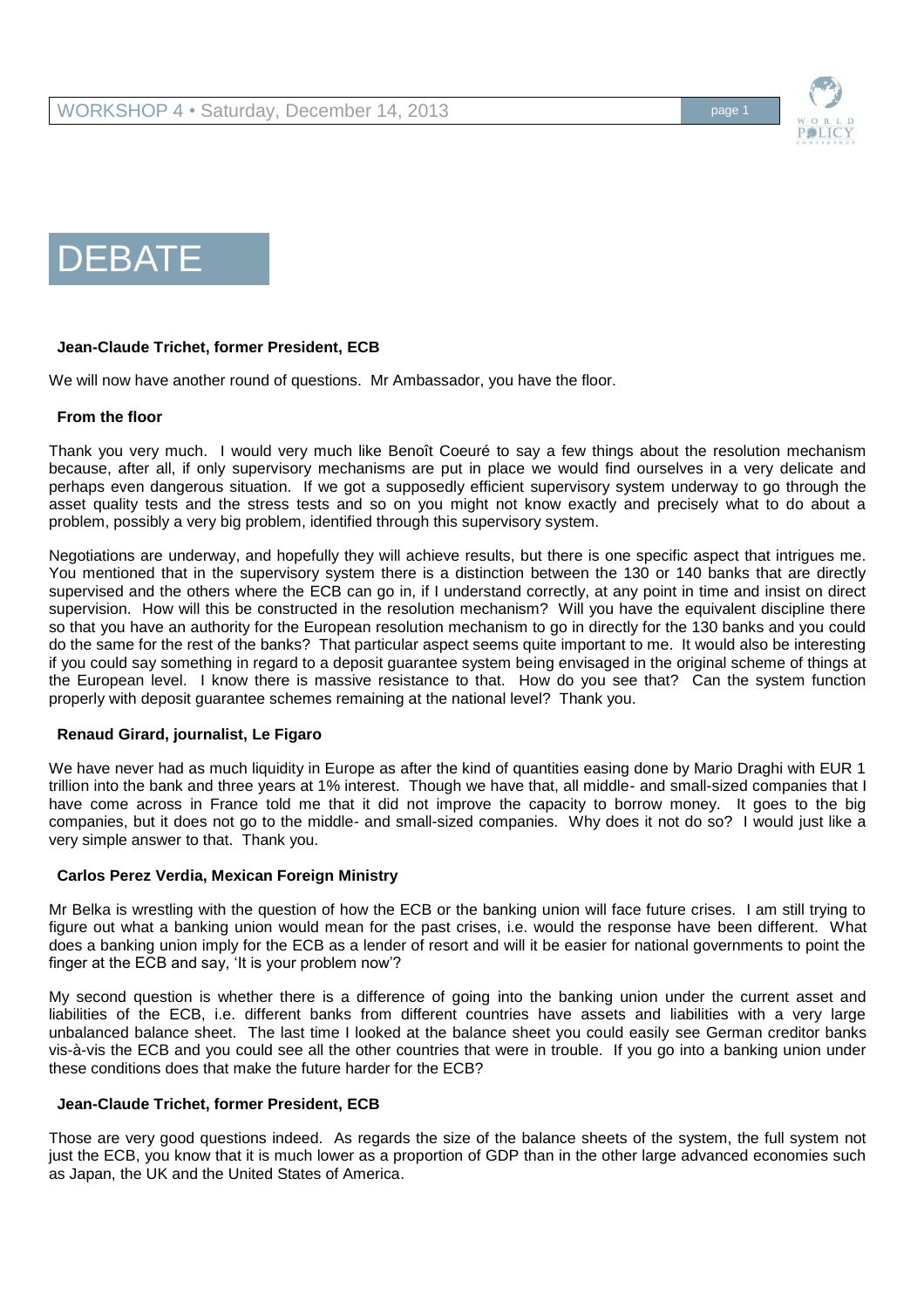

#### **Steven Erlanger, New York Times**

Thank you, Jean-Claude. Perhaps this is a naive question, but clearly the banking union is a response to a crisis and it was designed to fix a hole, but the hole sits there like an unexploded bomb, to mix metaphors. There is a huge amount of debt of a variety of collateral, some of it good, some of it bad. The ECB has decided it is all good, or maybe that is unfair. I would like to get a sense of the size of the problem this is intended to fix. In other words, is it a prophylactic or is it a real act that will cure something? Also, I would like to get a sense of where in the end Germany has come down on this issue. Thank you.

#### **Jean-Claude Trichet, former President, ECB**

Thank you very much indeed. Those questions are all very interesting, stimulating and pertinent. You have the floor.

## **Benoît Coeuré, Member of the Executive Board, ECB**

These are all good questions. I may not fully address the questions about the size of the ECB's balance sheet and liquidity because those issues are linked to unconventional monetary policies which will be discussed in the next session.

On resolution, we certainly need a single resolution mechanism. Otherwise incentives remain partly local. The only way to fully disconnect the incentives surrounding a bank from the national environment is a single resolution mechanism. Mervyn King was quoted saying that banks are global in life and national in death. That is very true and relates to what you said on international coordination. We should have banks that are global or European in life, whichever suits the shareholders, but that are European and not national in death. That is the definition of the single resolution mechanism. The ECB's view is very clear that the single resolution mechanism should be a European authority and it should be efficient in the sense that it should be able, as with any resolution authority, to wind up a bank within a weekend, which puts some constraints on the governance of the mechanism. It should be able to make decisions very quickly.

There should also be a single resolution fund which should be funded by a levy on banks, but we know that it may not be enough to start with because you need to build the fund up, so there is a need for a fiscal backstop. The ESM, the European Stability Mechanism, is ideally suited to provide that backstop. That may seem like a very complex mechanism, but that is exactly how the FDIC works, which has a fund and a backstop from the Treasury. ESM is the closest thing we have to a European treasury in terms of current organisation. However, this ESM backstop should of course be temporary. It should then be recouped from taxes on the financial system.

It is still somewhat of a fiscal union, and this relates to what Marek said about banking union being something of a substitute for fiscal union. It is very important to understand that the single resolution mechanism as such does not create liabilities for taxpayers, and it should not because any fiscal backstop should be recouped by a levy on the banking sector. However, is a common tax on the banking sector not already something of a fiscal union? It is a common tax, so it goes some way in that direction.

What is the state of the discussion taking place in the Council among finance ministers? It seems that it is going in that direction with an agreement to have a single European resolution board, which would be an authority, and then decisions would be formally taken by the Commission. For legal reasons that I will not dwell into, you cannot create a new institution like that within the existing treaty, so it has to be the Commission, but with all decisions being prepared by this resolution board. What is less clear is what will happen with this fiscal backstop, i.e. the discussion in connection with the ESM. That is really a fiscal issue so it is in the hands of the finance ministers, and I appreciate the political difficulty. That is certainly not for the central bank to decide, but I think I have been clear that we believe that this backstop is needed.

On the deposit guarantee scheme, it is true that a fully-fledged banking union should include a single deposit guarantee scheme. It is a much more complex discussion, so it will come later. It should be the third pillar of the banking union. What we have now is an agreement in the Council on a directive to harmonise the national deposit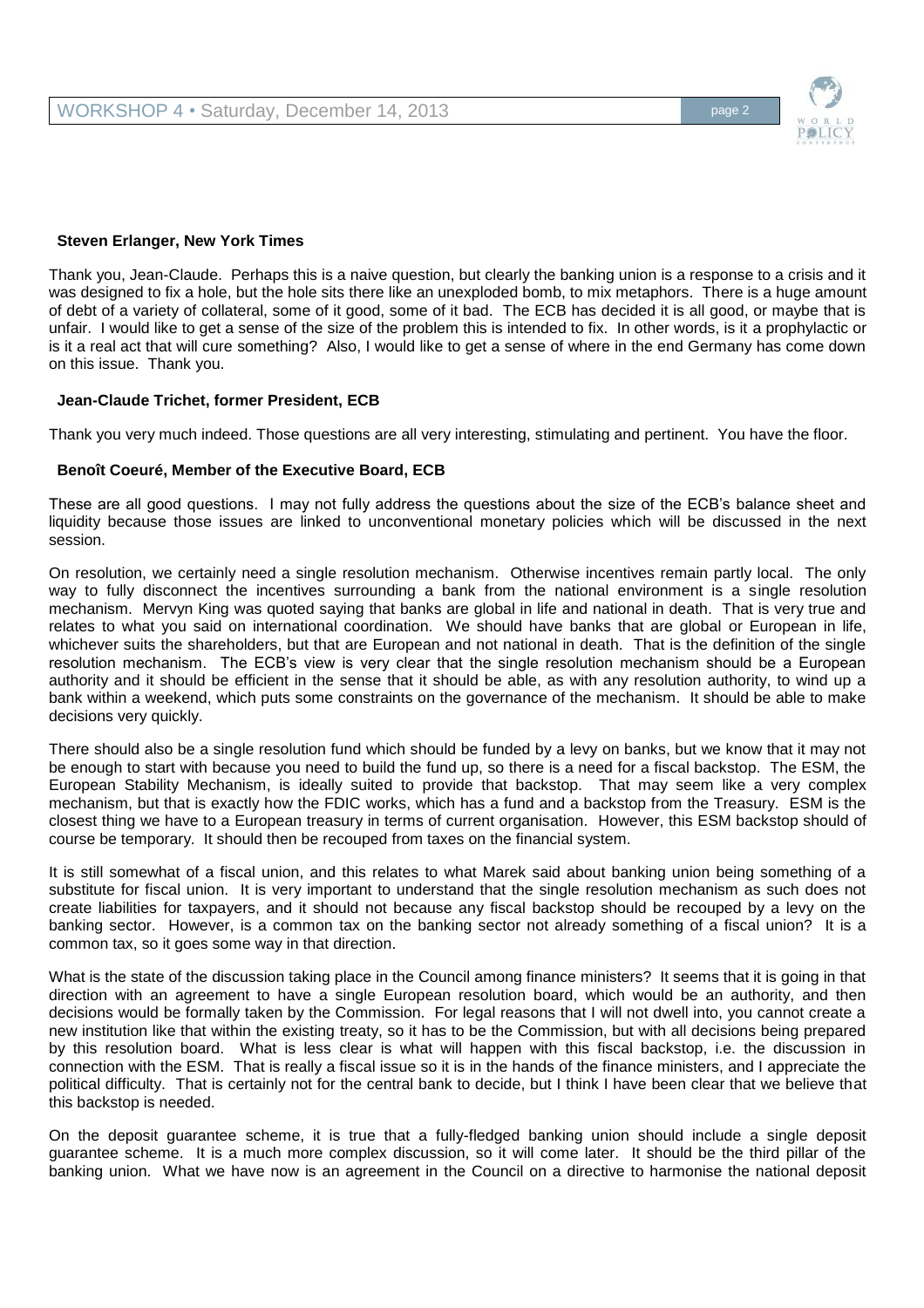

guarantee schemes. That agreement also makes sure that those schemes are pre-funded, which is not currently the case in all European countries. I am pretty sure that it will come. Let me note however that the new bail-in rules that are written down in the bank resolution and recovery directive make the single deposit guarantee scheme a bit less important since they impose on banks a sizeable minimum loss absorption capacity. . It is still important, but they relieve a bit of the potential burden on the deposit guarantee scheme.

On SME lending, it is an important question. SMEs face tighter credit conditions in all Eurozone countries, although that situation is less acute in France. The issue still exists in France, but it is much more acute in some other countries. You can see that in the ECB surveys on lending to SMEs. It is not an easy discussion in terms of what monetary policy can do because there is a mix of factors. There is economic risk. There is no reason why the rate on a loan to a Portuguese SME should be the same as that on a loan to a German SME. The economic risk is not the same. We therefore cannot aim to equalise lending risk to SMEs throughout Europe. This will not happen.

The element of economic risk may have to be subsided in some way with guarantee schemes, but again that is a fiscal discussion and beyond the reach of the central bank. This has to be done by public development banks at the national level or at the European level by the EIB. There has been thought at the EIB on stepping up guarantees to SME lending.

What we can do as a central bank is to provide the liquidity, provided that our risk criteria are met. For instance, we have agreed with the EIB and the Commission that on schemes where they would sponsor ABSs of loans to SMEs with an element of guarantee with EIB money and Commission money we would then be prepared to take some tranches – the senior tranche and maybe even the mezzanine tranche – as collateral to ECB lending, and recognize the public guarantee. That is an allocation of tasks where capital is provided by the fiscal authority, as it should be, and liquidity is provided by us. We are working on schemes like this.

Finally, regarding the extent of risk in the banking system, this is precisely why we are doing this comprehensive balance sheet assessment. We want to know the answer to that. You will know more in the course of 2014 when we will have run through the three pillars. The risk assessment will come first. The asset quality review will follow and then the stress test will be done. Only then will have the full picture of what is going on arrived at through a consistent methodology.

I fully agree with you that we are not addressing the underlying risks, meaning public and private debt. This has to be addressed through other means. That means in particular achieving more balanced budgets and bringing down the level of public debt. This banking union does not achieve that. This is an entirely different discussion. We are not curing that disease at the root. This has to be achieved through different mechanisms.

# **Jean-Claude Trichet, former President, ECB**

Would you address the question about Germany?

# **Benoît Coeuré, Member of the Executive Board, ECB**

Germany has agreed to the single supervisory mechanism, as all EU countries have. I see a lot of support from the German authorities, both the Bundesbank and the BaFin. They are very supportive. They want to send us their best people. They want to be fully onboard. They are very much involved in this process of setting up the single supervisory mechanism, which incidentally will be based in Germany, in Frankfurt, as part of the ECB. On resolution, it is again a political discussion but we see elements of an agreement in the Council that includes all member states.

## **Jean-Claude Trichet, former President, ECB**

Thank you. Marek, would you answer some of the questions?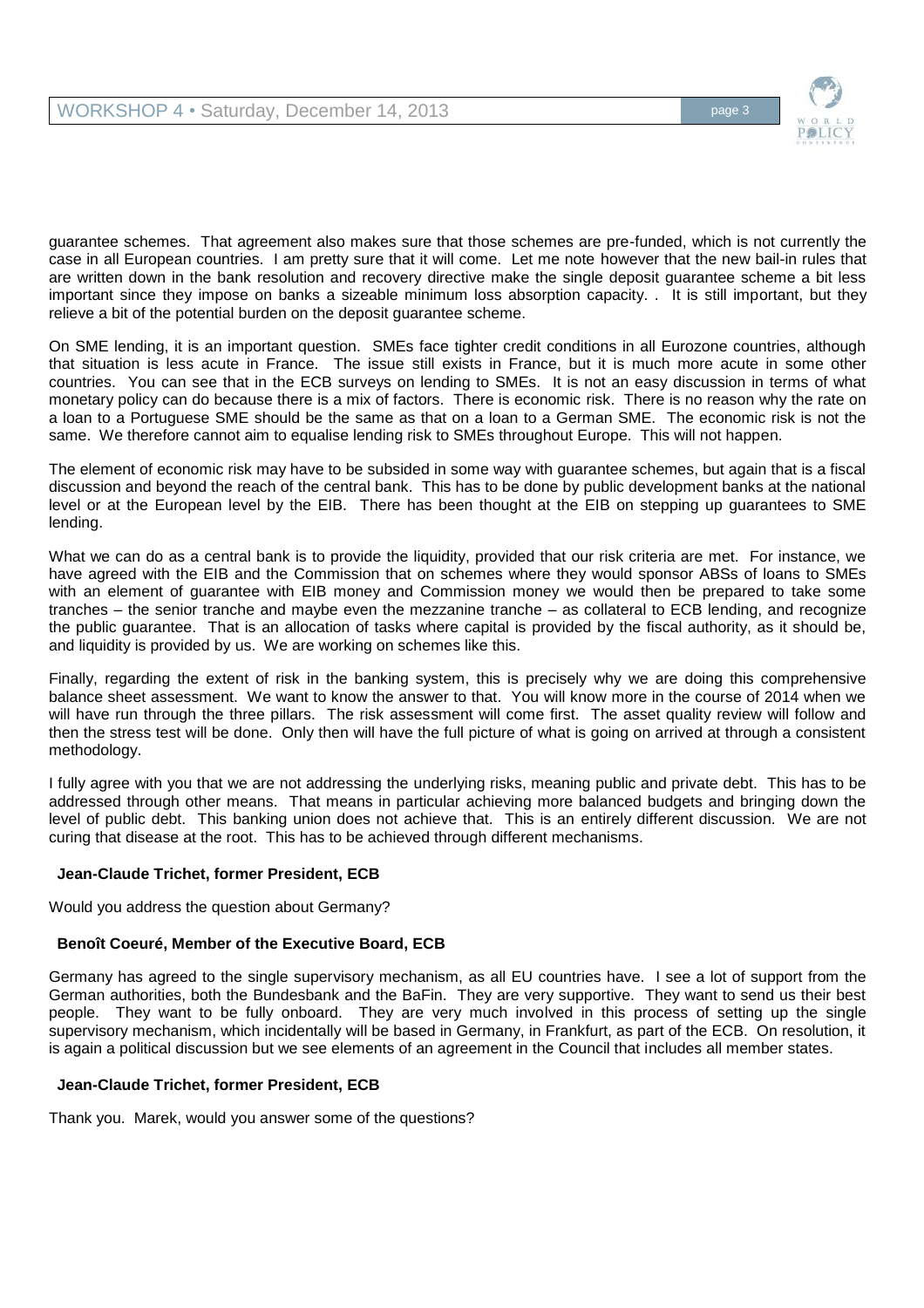

## **Marek Belka, President, National Bank of Poland**

No, none of the questions were addressed to me.

## **Jean-Claude Trichet, former President, ECB**

Maybe all questions are for you. Thank you very much. Do you have a last point?

## **Benoît Coeuré, Member of the Executive Board, ECB**

I have a message for Marek actually, which is that the SSM, the single supervisory mechanism, at least initially is Eurozone only, so that is 18 member states. It is very important to us that anything we do does not contradict the single market. That is an obvious legal requirement and the Commission is very keen on achieving that, but they are right. We have a single market for financial services and we have seen a lot of capital market fragmentation which has many negative consequences. One of the negative consequences of fragmentation is that it is harmful to the single market and the single market has enormous economic benefits, so we want to keep that single market up and running and we therefore have to make sure that the single supervision does not create fragmentation by itself in the single market. We will have to cooperate very closely with non-participating countries to achieve that.

## **Jean-Claude Trichet, former President, ECB**

Thank you very much. We will take the last question now.

## **From the floor**

If the German Landesbank, which is not one of the 130 directly-supervised banks, turns out to be in deep trouble when you go through the supervisory method would that be resolved through the common resolution mechanism or would it be left for the national system to resolve?

## **Jean-Claude Trichet, former President, ECB**

They would probably be able to solve the problem at their layer and it would not be necessary to go to the ESM. That is the working assumption.

## **From the floor**

It could, however, be a number of such banks in a similar situation simultaneously and it could be a bigger problem than just one bank.

## **Benoît Coeuré, Member of the Executive Board, ECB**

That is part of the discussions that are taking place now. We would of course like to achieve maximum consistency with ECB supervision. What is important is that all banks, including the smallest ones, will be bound by the bank resolution and recovery directive. That already goes a long way to harmonising the methods both in recovery and in resolution. This was agreed this week and this covers all EU countries and banks that fall under the Commission's vigilance, particularly in terms of state aid. This will already force a lot of consistency in the way bank failures will be addressed.

## **Jean-Claude Trichet, former President, ECB**

Thank you very much indeed. This is now really the last question.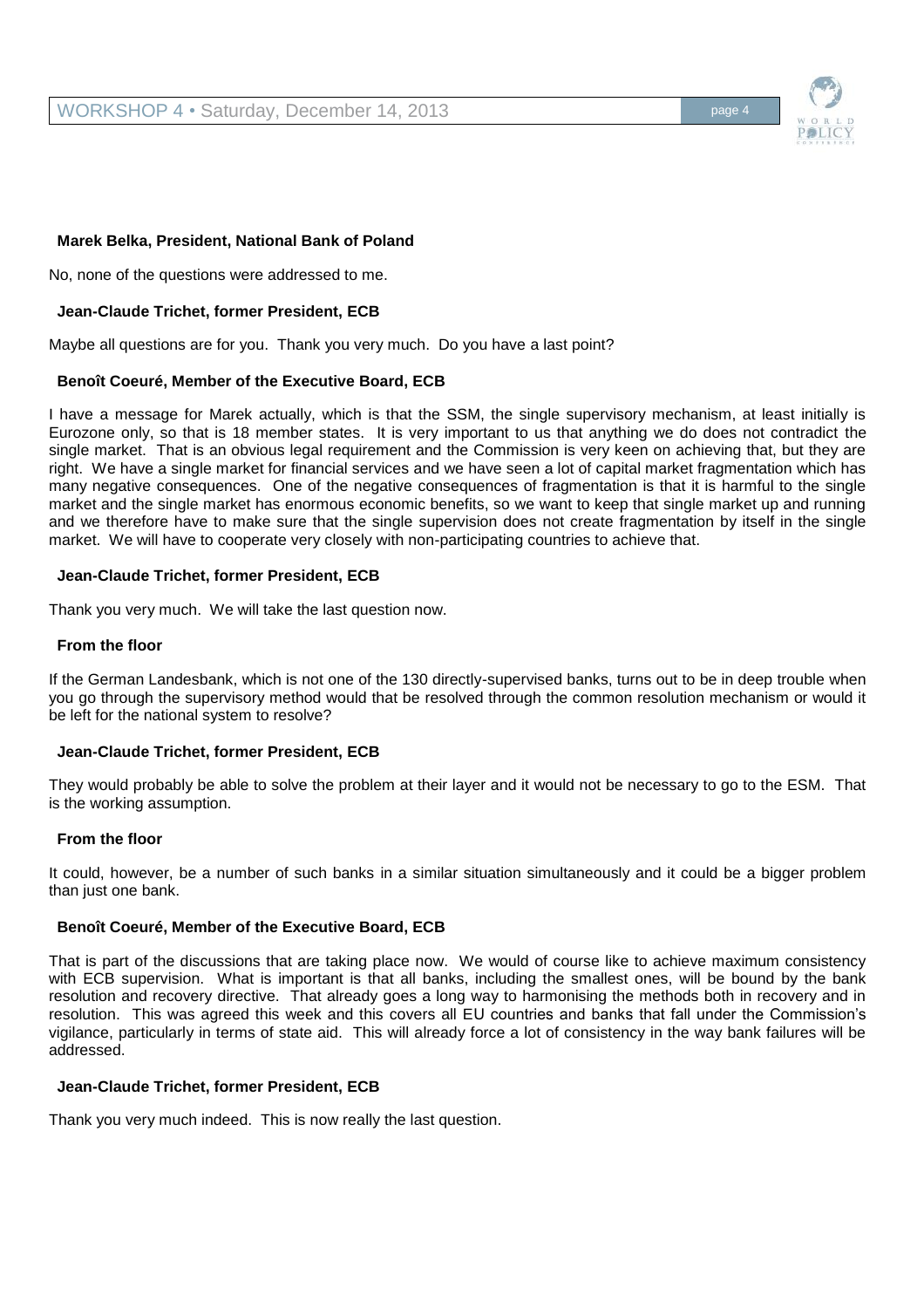

## **From the floor**

I have a very short question. Concerning the asset review how would you assess the credit risk associated with government bonds? Are those risk-free assets?

#### **Benoît Coeuré, Member of the Executive Board, ECB**

I was surprised that that question was not asked earlier. It is very simple. The asset quality review is a snapshot and it is a way to very thoroughly audit the level of capital under the regulatory standards. It is under current European law, namely the capital requirement directive ("CRD4"), which is the way Europe has enforced Basel III. There is a zero risk weight for government exposure in the CRD4. We have no margins in the AQR to put a different weight on or to have a different risk weight for sovereign exposure because it is under CDR4 and as the supervisor we are not mandated to change the law, and we should not be. What we can and should do – and what I am pretty sure we will do – in the stress test, which is a different kind of exercise because it is about scenarios – is to stress all of the items on the balance sheets of the banks, including sovereign exposure. However, it is a different exercise with different supervisory consequences.

#### **Jean-Claude Trichet, former President, ECB**

Thank you very much. Yes, Marek, please go ahead.

#### **Marek Belka, President, National Bank of Poland**

If you are interested in this issue and would like to dig into this question more, look at the December BIS quarterly review. There is a box on pages 10 and 11. It is sometimes asserted that the Basel capital framework prescribes a zero-risk weight for bank exposures to sovereigns. The guys from BIS tell us this is incorrect. Basel II and Basel III call for minimum capital requirements commensurate with the underlying credit risk and so on and so forth. You can read there that they say this is a matter of false interpretation. It is not the rule.

#### **Benoît Coeuré, Member of the Executive Board, ECB**

That is a very important point from Marek and I fully agree. That is why I spoke not of Basel III but of the way Europe has enforced Basel III, which are two different issues. If there is a discussion about the risk weights for sovereigns for capital requirements it should take place in Basel as an international forum and there is room for it within Basel III, as was just said. It is just that it has to be discussed at the international level and, frankly, I see no reason why we should treat, say, Portuguese, Slovenian or German bonds differently to US or Japanese bonds both from a conceptual point of view and, I would even say, as a matter of principle.

#### **Jean-Claude Trichet, former President, ECB**

Thank you very much. I noted that you had said that the decoupling of the credit-worthiness of the banks and the credit-worthiness of the state was of course reliant on banking union itself and also on the good management of the countries themselves. You will remember we have a new governance structure with the SGP and the MIP and I understand you reserve intense cooperation if needed with the Commission on the MIP, which directly impacts macroeconomics in the countries.

A second point is that we should not forget that Germany is an exemplary parliamentary democracy, so whatever decision has to be taken you have all the pros and all the cons because everything is discussed by the Bundestag and the Bundestag decides, not the executive branch. That makes a difference compared with a number of countries where decisions are made at the top by the executive branch and the parliament follows suit. That is the case in my own country and it would be the case in the UK and in many other countries. That is one of the reasons why global observers are regularly very surprised because they read about all the cons in their papers, which is all the papers find interesting, but the decision which is ultimately made is positive rather than negative. Observers are very surprised by